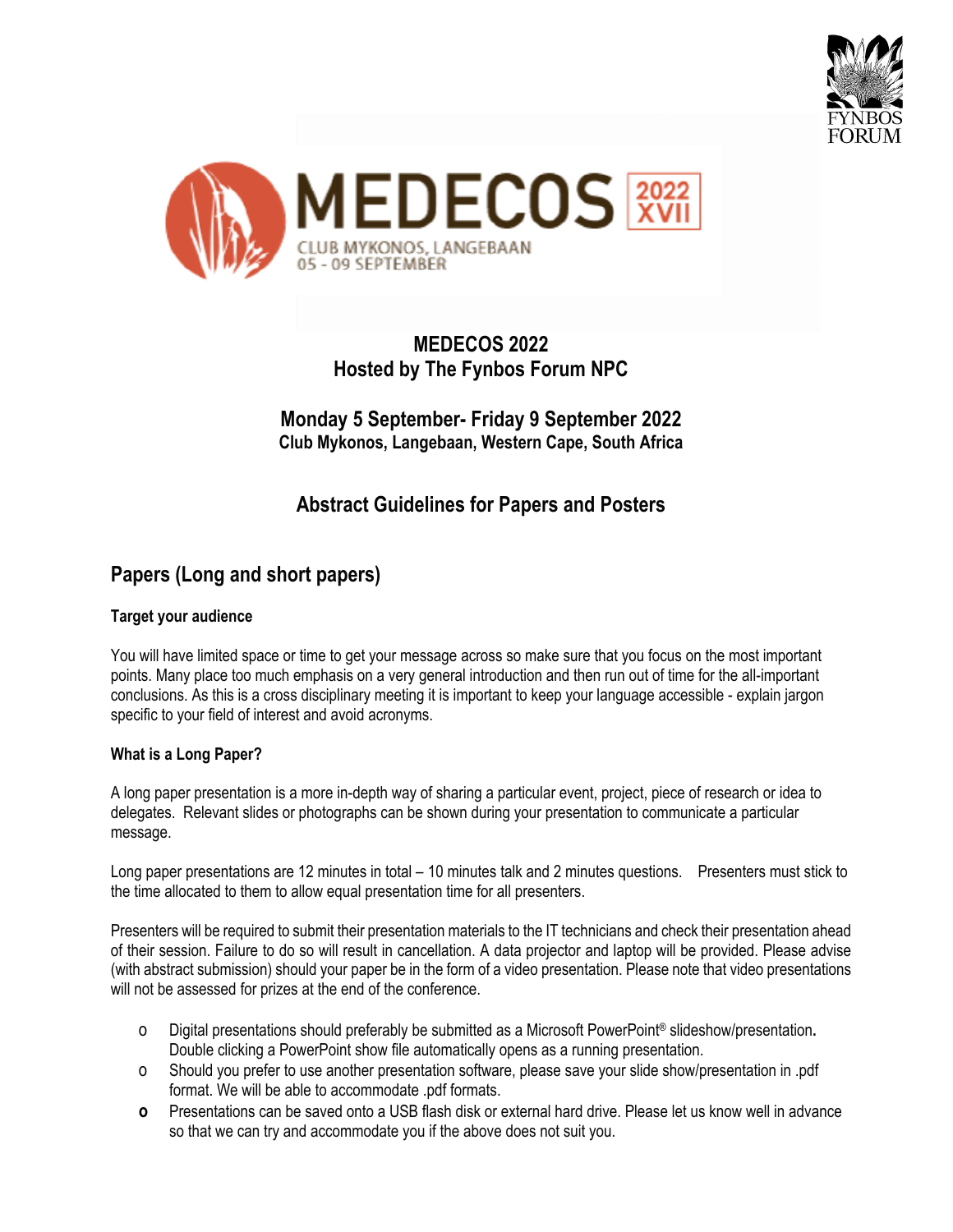## **What is a Short Paper?**

A short paper presentation provides a speaker with 6 minutes of total presentation time – 5 minutes talk and 1 minute for questions. These presentations are usually used to provide short project status reports, interesting conservation outcomes, species updates or novel ideas. The same guidelines regarding presentation formats and sizes apply as for full length presentations.

### **Hints and tips for Power Point presentations**

Power point presentations can be a very useful tool for providing a visual back up to what the presenter is saying, with summary bullet points and images. However, they are by no means compulsory to use, and there are many other ways to hold an audience's interest. If you would like to use power point (or similar software), it might be useful to bear the following hints in mind.

*Do:*

- Keep it simple
- Use short snappy bullet points to summarize your key messages
- Illustrate with clear, relevant images or diagrams
- Present results of original research
- Present clear explanations of why the work/results are important or interesting for MTE ecosystems and conservation
- Present implications for current practice/Lessons learnt
- Make sure text and images are large enough and clear enough to read from the back of a room
- For clarity, make sure your text is in a contrasting colour to the background, for example, white on dark blue or black on yellow
- Remember to use communication skills to get your message across
- Stick to the time allocated to your talk!
- Please make use of online guidelines and resources (there are many!)

*Don't:*

- Present data; without interpretation of its implications for MTE conservation and sustainable use
- Use excessively long explanations of methods/statistics; rather focus on the interesting parts!
- Use large chunks of text
- Include auto sound effects for next slides etc. this can be very distracting!

\*Additional resource: Avoiding "death by PowerPoint" from TEDex; https://www.youtube.com/watch?v=Iwpi1Lm6dFo

## **Posters**

#### **What is a poster?**

Posters are a way of communicating outlines or overviews of a particular project, technique, research project or other achievement without having to give a full presentation.

- o Posters should generally adhere to "general academic conference standards"
- o The poster can be any size (Standard academic poster sizes are: A0 (841x1189mm), A1 (594x841mm) and A2 (420x594mm), either landscape or portrait as long as text and figures are readable
- o Maximum size: PORTRAIT AO = Width 841mm Height 1189 mm (printing costs should be kept in mind)
- o Print a A4 demo of your poster before taking it to the printers. That way you'll be able to get a 'feeling' for your poster and see what works/not.
- o Contact details: Name, address and affiliation (Organisation, university etc.) should appear on the poster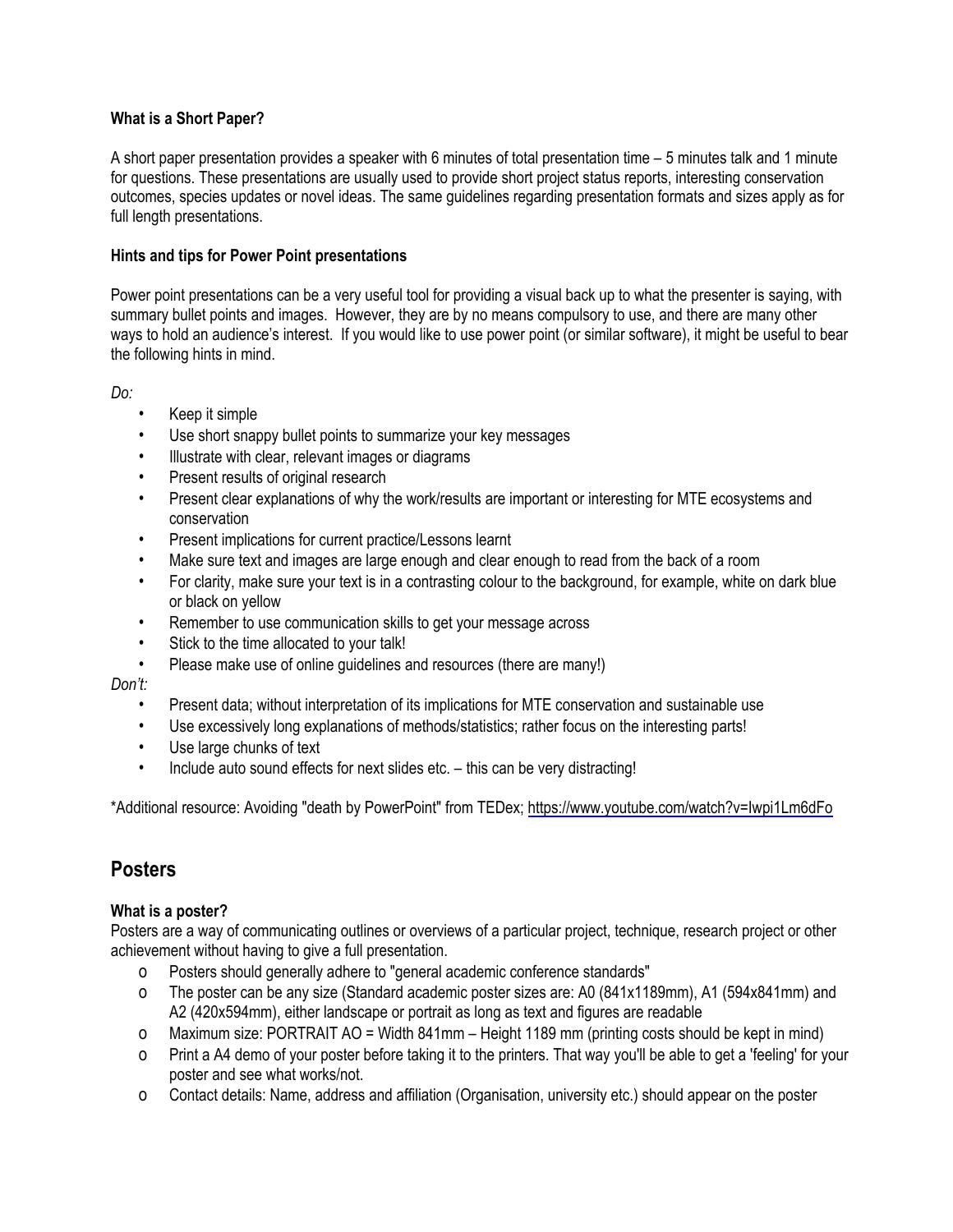- o The poster must remain on the poster boards for the entire duration of the conference and should be erected and removed by yourself, or a person delegated by you.
- o Only thumb tacks, prestik, double sided tape or pins may be used to attach posters.
- o A viewer should be able to read and understand the poster in less than two minutes and typeface should be large enough that it can be read from 2m away
- o There will be a special poster session, during which you will need to make yourself available for interested delegates to engage with you about your project

## **Hints and tips**

When writing or designing a poster it may be worth thinking about some of the basic principles of interpretation.

*Do*

- Decide on a clear theme or message to communicate
- Think about your audience educators, managers, conservationists, scientists and other academic staff from universities etc.
- Use short, concise pieces of text (e.g. bullet points are a good idea) of a readable font type and size.
- Test your text on your colleagues or family to see if the message is clear.
- Make it colorful and attractive.

*Don't*

- Feel you must spend lots of money on it homemade posters are just as welcome as those that have been professionally designed and printed; clarity of the message is all that is important
- Include too much information, if you have two projects you would like to share, submit two posters!

\*Additional online resources (as examples): https://www.youtube.com/watch?v=AwMFhyH7\_5g https://www.youtube.com/watch?v=1RwJbhkCA58 https://www.animateyour.science/post/how-to-design-an-award-winning-conference-poster

# **Abstracts: (Papers and Posters)**

- 1. Abstracts should be submitted online at: WWW.MEDECOS2022.ORG.ZA
- 2. The abstract should contain:
	- a. The title of paper/poster
	- b. At least three key words
	- c. Full names of authors, and co-authors where relevant, and their addresses
- 3. The text of the abstract should be no more than **300** words.
- 4. Additional online resource for writing an abstract: https://www.exordo.com/blog/how-to-write-an-abstract-for-aconference/
- 5. See also example below (on the next page)